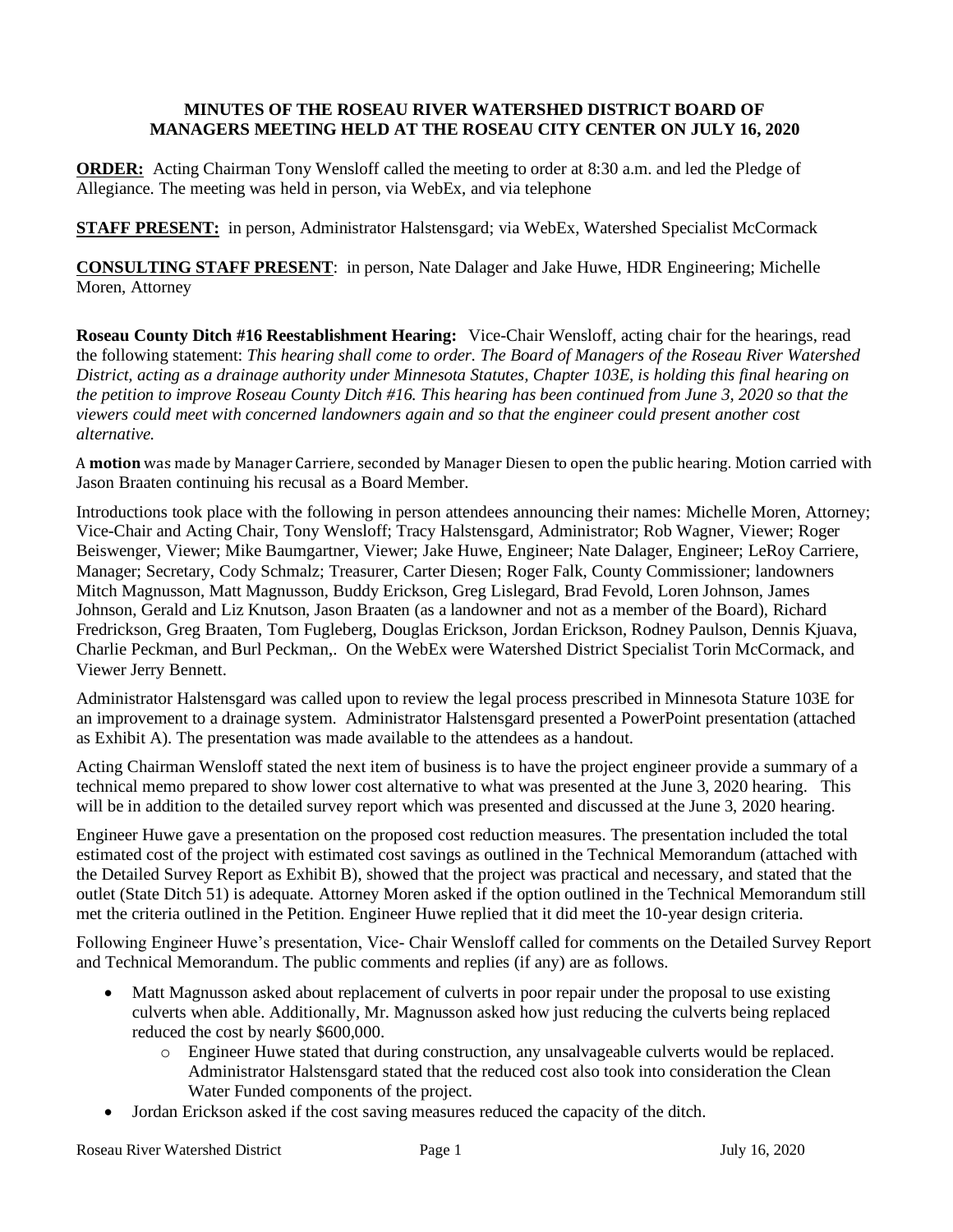- o Engineer Huwe stated that the capacity would remain the same.
- There were no further questions regarding the Engineers' Technical Memo.

A **motion** was made by Manager Carriere, seconded by Manager Schmalz to close discussion on the Detailed Survey Report and Technical Memorandum. Motion carried with Jason Braaten continuing his recusal as a Board Member.

Attorney Moren requested Administrator Halstensgard to read into the record a letter presented and signed by several landowners. Administrator Halstensgard read the letter (attached as Exhibit C).

Attorney Moren requested that Viewer Rob Wagner provide a summary of the viewers' report as amended and specifically review the method used to calculate benefits; the method used to calculate damages and the net benefits of the project. Mr. Wagner reviewed the methods used to calculate value, benefits, and damages, then gave a presentation explaining the amended recommendations for revisions (attached as Exhibit D). The total benefits calculated in the revised test levy proposed are \$1,697,072.32. Mr. Wagner also addressed questions posed in the letter (Exhibit C) previously read for the record as follows: *Question 1)* Benefits to lands not adjacent to the ditch; *Reply*, viewers look at where the water drains to. If it gets into the system at some point, that property has a benefit. The scale of benefits varies throughout the drainage area. *Question 2*) How are residences at the top of the hill benefitted; *Reply,* the land at the top of the hill has in indirect benefit. *Question 3*) land that receive higher amounts of crop damage should be taxed more that lands that aren't damaged as much; *Reply,* lands that don't see higher rates of damages are in that position because the ditch moves the water away faster, therefore those lands do see a higher rate of benefit. *Question 4*) It seems like the viewers were given the Engineer's cost estimate and worked backwards; *Reply,* The viewers do see the Preliminary Survey Report, but determine the benefits and damages without giving estimated costs consideration. Attorney Moren asked if the Benefits outweigh the costs of the project. Mr. Wagner stated that they did and explained that the original Viewers' report submitted prior to the June 3<sup>rd</sup> hearing would not be changed, rather the recommendations being made today would be added as an addendum to the original report. Acting Chairman Wensloff asked if the Viewers' had any other recommendations relating to the project. Mr. Wagner stated they had no other recommendations other than what was being submitted today. Acting Chairman Wensloff asked for other comments or questions regarding the Viewers' Report. The following are the comments and questions put forth:

- Gerald Knutson talked about State Highway 89 and the location of culverts. Mr. Knutson asked how he is benefitted by the ditch when his property is on the opposite side of the road.
	- o Mr. Wagner replied that there was consideration given to the possibility of improvements such as installation of new culverts. When an improvement is deemed impractical, the per acre benefit is reduced.
- Mitch Magnusson questioned why land in Area 3 is assessed at a lower rate, stating he believes the land drains into CD 16. Mr. Magnusson also stated that if a retention area is to be constructed it should be in Sect. 3, not Section 11.

After calling for further comments and there being none, Vice-Chair Wensloff called for a motion to close the public comments on the Viewers' Report. Manager Diesen made the **motion**, seconded by Manager Carriere. Motion carried with Jason Braaten continuing his recusal as a Board Member.

Attorney Moren stated that the next item of business is to receive, review and discuss testimony from any interested person relating to the project that has not previously been covered.

- Matt Magnusson thanked the board and the Viewers for reviewing landowner comments but felt that the extent of the cross-hatched area as shown on the Viewer's report/presentation are still debatable.
- Jordan Erickson asked when the viewers were last out looking at the area. It was stated that Mike Baumgartner was out within the last week. Mr. Erickson stated that this project is needed in the area. Landowners need to look to the future and plan accordingly and drainage is a part of that. He stated that if a project like this had been done 20 years ago it would be paid for and everyone would be better off.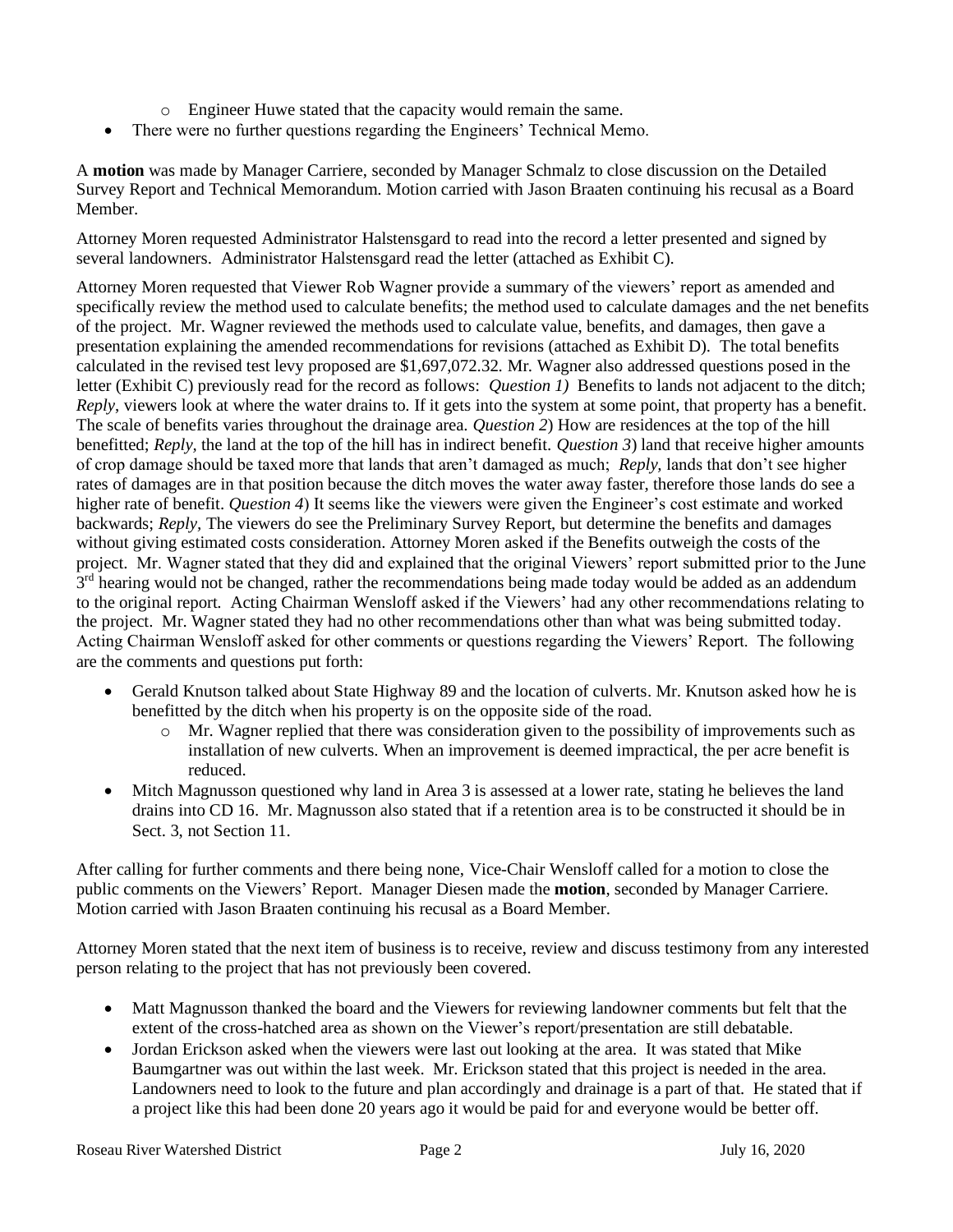There being no further comments, Attorney Moren asked Administrator Halstensgard to read for the record any written comments received. Administrator Halstensgard read for the record a letter from Gerald and Elizabeth Knutson (attached as Exhibit E), and a PowerPoint from Jeff Bennett (attached as Exhibit F).

Acting Chairman asked if there were any further comments. Those comments follow.

- Jason Braaten made comments in support of the project moving forward.
- Mr. Wagner pointed out that there had been a parcel inadvertently left out of the original report that was added as part of the recommendations.
- Mitch Magnusson commented about the extent south and asked why the whole system was being improved when the problems seem to be downstream.
	- o Engineer Dalager stated that this is a petitioned project and in that petition it defines the starting point of the system to begin the improvement. The recommendation of the engineer is an improvement of the complete system.
- Jordan Erickson spoke about the conditions in the area and the difficulties of farming with inadequate drainage.
- Matt Magnusson stated that other areas need drainage and asked if they could get a drainage project like this instead of the Roseau Lake Project.
	- o Administrator Halstensgard stated that any landowners that are willing to submit a legal petition and bond as defined by State Statutes are able to do so.
- Rich Fredrickson stated that he felt this project went beyond trying to solve the problems of the petitioners.
- Gerald Knutson asked who would be paying the cost of cleaning the ditch on the West side of Highway 89 and he was opposed to the project.
- Mitch Magnusson asked if or why the Braatens were denied a request for a cleaning. Administrator Halstensgard stated that around the time the Whitney Lake Project was initiated, cleaning was discussed but it was determined that just a cleaning or repair of the system was not sufficient to handle the amount of runoff from the drainage area for any significant rainfall event. The Braatens were aware of this and as the Whitney Project progressed, decided to initiate the improvement by legal petition.

A **motion** was made by Manager Carriere and seconded by Manager Schmalz to close the public comment portion of the meeting. Motion carried with Jason Braaten continuing his recusal as a Board Member. Acting Chairman Wensloff asked each Manager to provide their thoughts and comments on the project.

Attorney Moren advised the Board that they needed to make a decision as whether to order a dismissal of the petition or to order the establishment of the project. The Board was advised that specific findings were necessary for either action.

The Board members each commented on the petition and the consensus was that they member were in support of the project based upon the evidence received.

Attorney Moren reviewed the proposed findings to establish the project and advised the Board that a motion was necessary for each finding.

- 1. Manager Carriere made a **motion** finding that based upon the evidence, the board find that the detailed survey report and viewers' report have been made and other proceedings as outlined in the meeting on June 3, 2020 and today's hearing have been completed under Minnesota Statutes, Chapter 103E; seconded by Manager Diesen. There being no further discussion, Acting Chairman Wensloff called for the vote. Motion carried with Jason Braaten continuing his recusal as a Board Member.
- 2. Manager Carriere made a **motion** finding that based upon the evidence, the board find that the reports made or amended are complete and correct; seconded by Manager Diesen. There being no further discussion, Acting Chairman Wensloff called for the vote. Motion carried with Jason Braaten continuing his recusal as a Board Member.
- 3. Manager Diesen made a **motion** finding that based upon the evidence, the board find that the damages and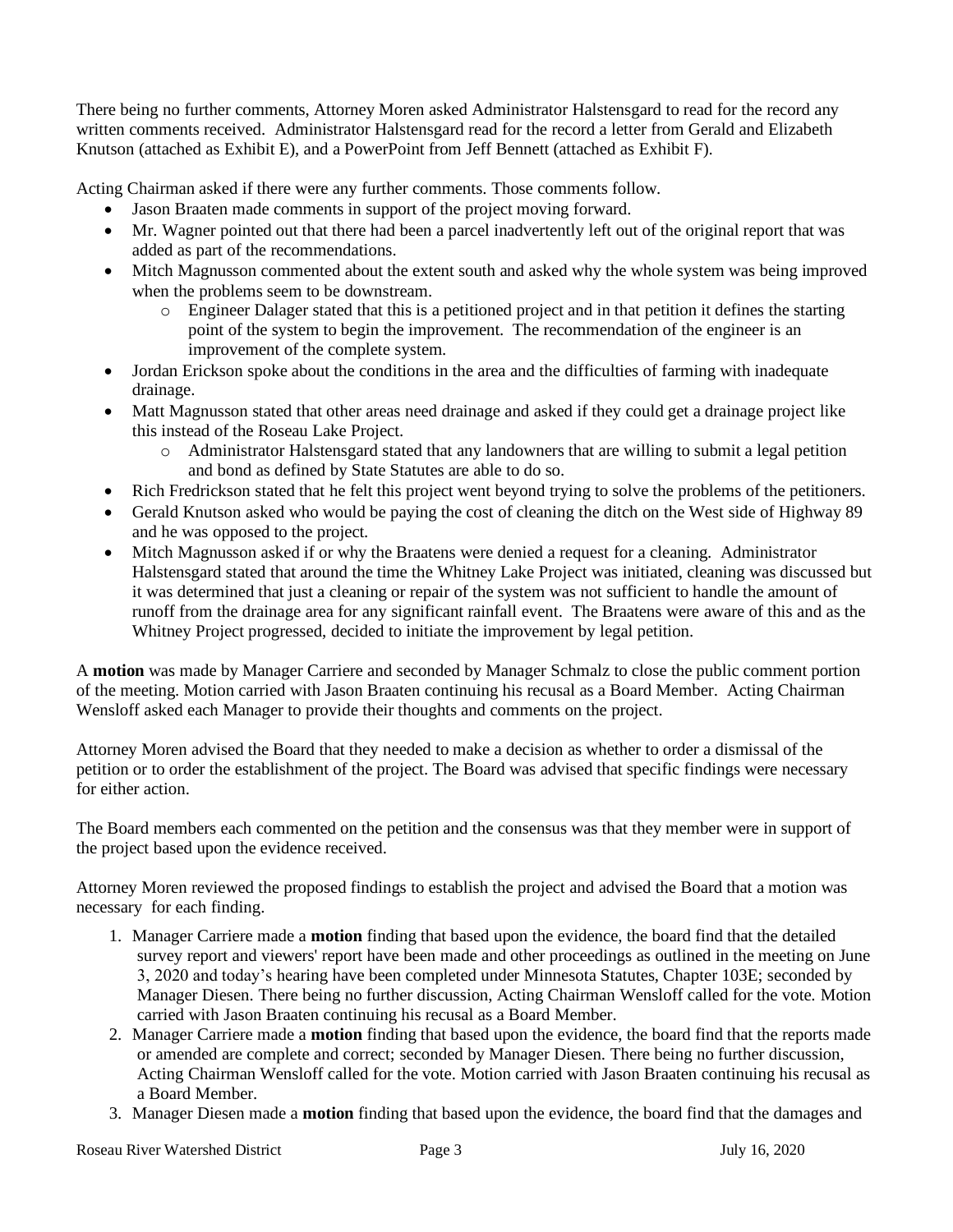benefits have been properly determined; seconded by Manager Carriere. There being no further discussion, Acting Chairman Wensloff called for the vote. Motion carried with Jason Braaten continuing his recusal as a Board Member.

- 4. Manager Diesen made a **motion** finding that based upon the evidence, the board find that the estimated benefits are greater than the total estimated cost, including damages; seconded by Manager Carriere. There being no further discussion, Acting Chairman Wensloff called for the vote. Motion carried with Jason Braaten continuing his recusal as a Board Member.
- 5. Manager Carriere made a **motion** finding that based upon the evidence, the board find that the proposed drainage project will be of public utility and benefit, and will promote the public health; seconded by Manager Diesen. There being no further discussion, Acting Chairman Wensloff called for the vote. Motion carried with Jason Braaten continuing his recusal as a Board Member.
- 6. Manager Carriere made a **motion** finding that based upon the evidence, the board find that the proposed drainage project is practicable; seconded by Manager Diesen. There being no further discussion, Acting Chairman Wensloff called for the vote. Motion carried with Jason Braaten continuing his recusal as a Board Member.

Attorney Moren advised the Board that a motion, with the following criteria, needed to be passed to establish the project by Order:

Based upon the findings, I move that the board issue its order:

(i) containing the drainage authority's findings;

- (ii) adopting and confirming the viewers' report as made or amended; and
- (iii) adopting and confirming the engineers' report as made or amend; and
- (iv) establishing the proposed drainage project as reported or amended;

 (v) directing the engineer to prepare the detailed plans and specifications and other necessary documents for bidding on the project;

(vi) directing that the secretary, with assistance of staff, take all necessary actions for the construction of the Ditch 16 improvement project.

(vii) directing that the viewers, engineer, and attorney are allowed payment of their accounts of work;

(viii) that upon completion of the project, the drainage system record shall be updated with the as built alignment.

Upon Acting Chairman Wensloff's call, the stated **motion** was made by Manager Carriere and seconded by Manager Diesen. There being no further discussion, Acting Chairman Wensloff called for the vote. Motion carried with Jason Braaten continuing his recusal as a Board Member.

Attorney Moren read the following:

I move that the Roseau County Auditor be contacted by petitioners or their attorney to confirm the length of time and number of annual statements in which the assessments for the project shall be paid and the interest rate to be borne by the drainage lien, and whether drainage bonds are to be issued to finance the construction, including the rate of interest for such bonds; and that this information be included in the final resolution and order. Upon Acting Chairman Wensloff's call, the stated **motion** was made by Manager Carriere and seconded by Manager Schmalz. There being no further discussion, Acting Chairman Wensloff called for the vote. Motion carried with Jason Braaten continuing his recusal as a Board Member.

Attorney Moren read the following:

I move that the RRWD attorney draft the resolution and findings and order establishing the drainage project and the resolution and order will be considered and adopted at the next open meeting of the board of managers, and duly issued forthwith. Upon Acting Chairman Wensloff's call, the stated **motion** was made by Manager Carriere and seconded by Manager Diesen. There being no further discussion, Acting Chairman Wensloff called for the vote. Motion carried with Jason Braaten continuing his recusal as a Board Member.